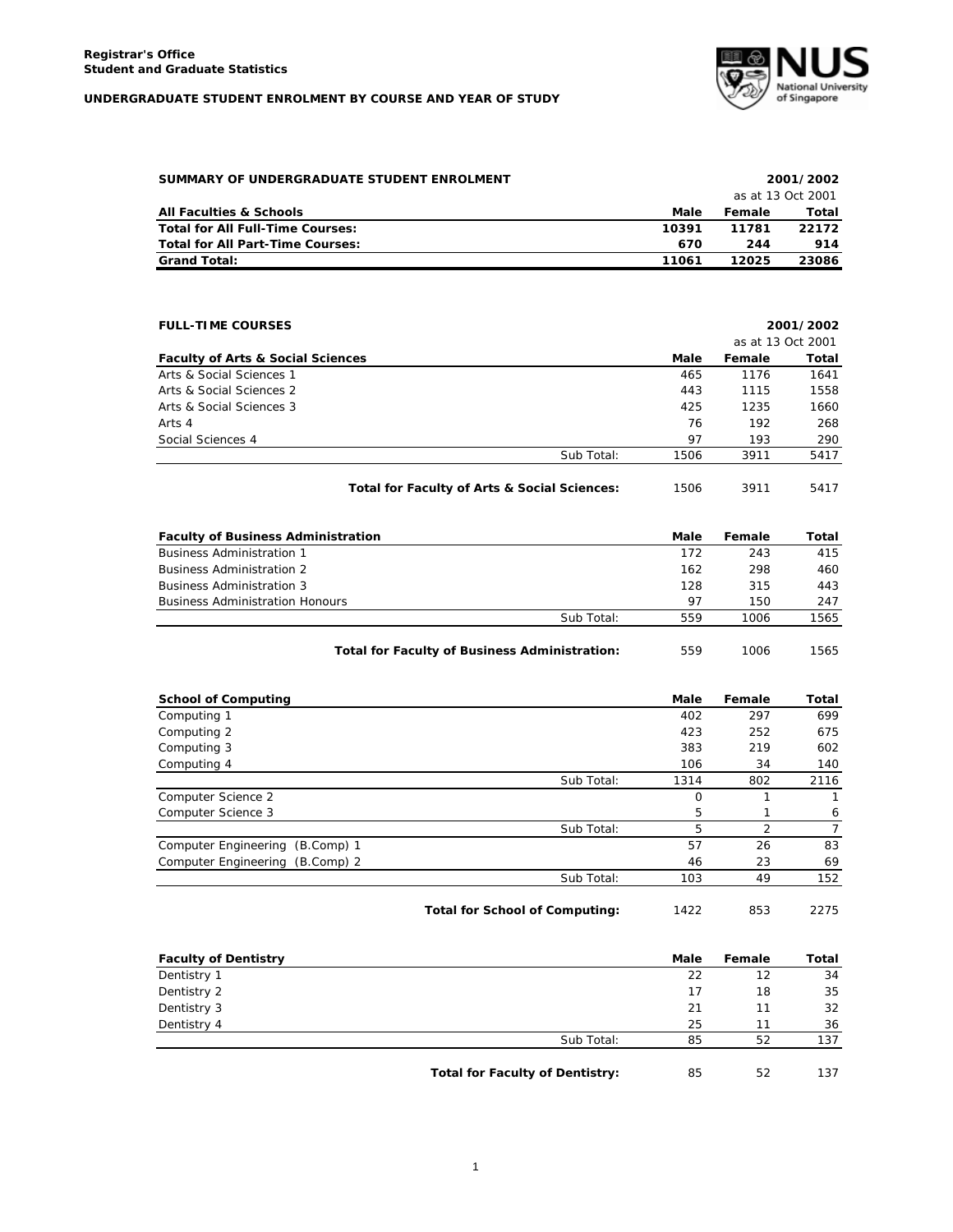

|            | 56  | 65  | 121 |
|------------|-----|-----|-----|
|            | 49  | 60  | 109 |
|            | 49  | 62  | 111 |
| Sub Total: | 154 | 187 | 341 |
|            | 13  | 11  | 24  |
|            | 10  | 16  | 26  |
|            | 12  | 10  | 22  |
| Sub Total: | 35  | 37  | 72  |
|            | 76  | 165 | 241 |
| Sub Total: | 76  | 165 | 241 |
|            | 44  | 61  | 105 |
|            | 54  | 50  | 104 |
|            | 50  | 85  | 135 |
| Sub Total: | 148 | 196 | 344 |
|            | 58  | 69  | 127 |
|            | 51  | 75  | 126 |
|            | 37  | 83  | 120 |
| Sub Total: | 146 | 227 | 373 |
|            |     |     |     |

| Total for School of Design & Environment: | 559 |  | 1371 |
|-------------------------------------------|-----|--|------|
|-------------------------------------------|-----|--|------|

| <b>Faculty of Engineering</b>   |            | <b>Male</b> | Female   | Total |
|---------------------------------|------------|-------------|----------|-------|
| Engineering 1                   |            | 797         | 266      | 1063  |
|                                 | Sub Total: | 797         | 266      | 1063  |
| Civil Engineering 2             |            | 163         | 52       | 215   |
| Civil Engineering 3             |            | 144         | 61       | 205   |
| Civil Engineering 4             |            | 135         | 53       | 188   |
|                                 | Sub Total: | 442         | 166      | 608   |
| <b>Electrical Engineering 2</b> |            | 435         | 121      | 556   |
| <b>Electrical Engineering 3</b> |            | 379         | 148      | 527   |
| <b>Electrical Engineering 4</b> |            | 330         | 95       | 425   |
|                                 | Sub Total: | 1144        | 364      | 1508  |
| Mechanical Engineering 1        |            | 1           | $\Omega$ | -1    |
| Mechanical Engineering 2        |            | 308         | 100      | 408   |
| Mechanical Engineering 3        |            | 281         | 71       | 352   |
| Mechanical Engineering 4        |            | 236         | 73       | 309   |
|                                 | Sub Total: | 826         | 244      | 1070  |
| Chemical Engineering 1          |            | 111         | 107      | 218   |
| <b>Chemical Engineering 2</b>   |            | 96          | 110      | 206   |
| Chemical Engineering 3          |            | 98          | 93       | 191   |
| Chemical Engineering 4          |            | 111         | 64       | 175   |
|                                 | Sub Total: | 416         | 374      | 790   |
| Computer Engineering (B.Eng) 1  |            | 108         | 17       | 125   |
| Computer Engineering (B.Eng) 2  |            | 64          | 28       | 92    |
| Computer Engineering (B.Eng) 3  |            | 95          | 25       | 120   |
| Computer Engineering (B.Eng) 4  |            | 74          | 15       | 89    |
|                                 | Sub Total: | 341         | 85       | 426   |
| Environmental Engineering 1     |            | 10          | 34       | 44    |
| Environmental Engineering 2     |            | 14          | 22       | 36    |
| Environmental Engineering 3     |            | 15          | 14       | 29    |
| Environmental Engineering 4     |            | 13          | 18       | 31    |
|                                 | Sub Total: | 52          | 88       | 140   |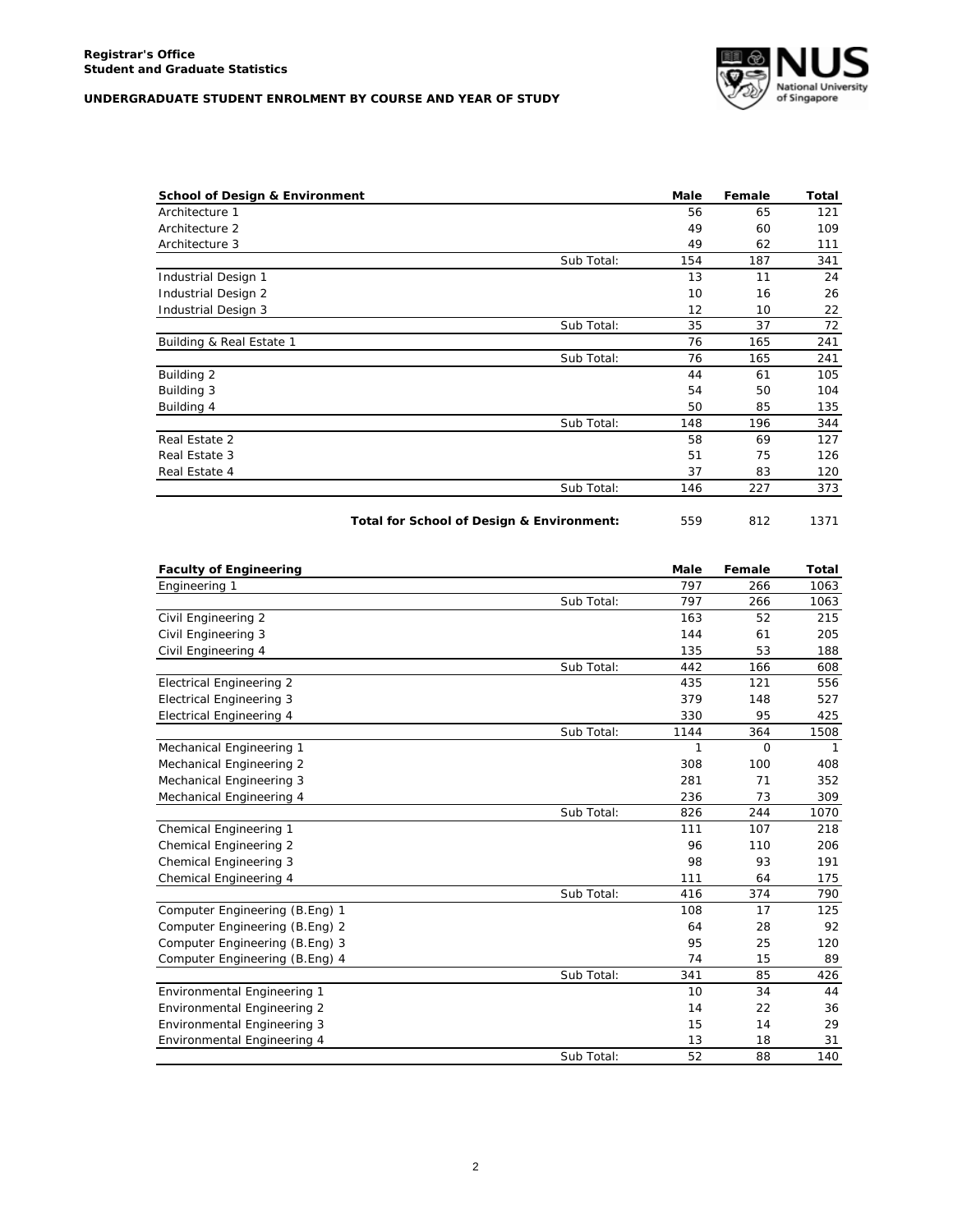

| <b>Total for Faculty of Engineering:</b> | 4018 | 1587 | 5605 |
|------------------------------------------|------|------|------|
|------------------------------------------|------|------|------|

| <b>Faculty of Law</b>   |            | Male | Female         | Total |
|-------------------------|------------|------|----------------|-------|
| Law 1                   |            | 59   | 124            | 183   |
| Law 2                   |            | 54   | 93             | 147   |
| Law 3                   |            | 60   | 76             | 136   |
| Law 4                   |            | 72   | 78             | 150   |
|                         | Sub Total: | 245  | 371            | 616   |
| Approved Graduate Law 1 |            | 4    | 3              | 7     |
| Approved Graduate Law 2 |            |      | $\overline{4}$ | 5     |
| Approved Graduate Law 3 |            |      | Ω              |       |
|                         | Sub Total: | 6    |                | 13    |

**Total for Faculty of Law:** 251 378 629

| <b>Faculty of Medicine</b> |            | Male | Female | Total |
|----------------------------|------------|------|--------|-------|
| Medicine 1                 |            | 138  | 96     | 234   |
| Medicine 2                 |            | 127  | 87     | 214   |
| Medicine 3                 |            | 124  | 75     | 199   |
| Medicine 4                 |            | 133  | 68     | 201   |
| Medicine 5                 |            | 128  | 60     | 188   |
|                            | Sub Total: | 650  | 386    | 1036  |
|                            |            |      |        |       |

**Total for Faculty of Medicine:** 650 386 1036

| <b>Faculty of Science</b>      |            | Male | Female | Total |
|--------------------------------|------------|------|--------|-------|
| Science 1                      |            | 484  | 962    | 1446  |
| Science 2                      |            | 370  | 692    | 1062  |
| Science 3                      |            | 322  | 704    | 1026  |
| Science 4                      |            | 78   | 139    | 217   |
|                                | Sub Total: | 1254 | 2497   | 3751  |
| Applied Science 3              |            | 11   | 9      | 20    |
| <b>Applied Science Honours</b> |            | 11   | 41     | 52    |
|                                | Sub Total: | 22   | 50     | 72    |
| Pharmacy 1                     |            | 18   | 80     | 98    |
| Pharmacy 2                     |            | 11   | 70     | 81    |
| Pharmacy 3                     |            | 17   | 50     | 67    |
| Pharmacy 4                     |            | 19   | 49     | 68    |
|                                | Sub Total: | 65   | 249    | 314   |
|                                |            |      |        |       |

Total for Faculty of Science: 1341 2796 4137

| <b>PART-TIME COURSES</b>                  |            |      | 2001/2002         |       |  |  |
|-------------------------------------------|------------|------|-------------------|-------|--|--|
|                                           |            |      | as at 13 Oct 2001 |       |  |  |
| <b>School of Design &amp; Environment</b> |            | Male | Female            | Total |  |  |
| Construction Economics 1                  |            | 4    | 4                 | 8     |  |  |
| Construction Economics 2                  |            | 5    | 11                | 16    |  |  |
| Construction Economics 3                  |            |      | 11                | 14    |  |  |
|                                           | Sub Total: | 12   | 26                | 38    |  |  |
| Construction Management 1                 |            | 15   |                   | 17    |  |  |
| <b>Construction Management 2</b>          |            | 16   | 6                 | 22    |  |  |
| Construction Management 3                 |            | 10   | 9                 | 19    |  |  |